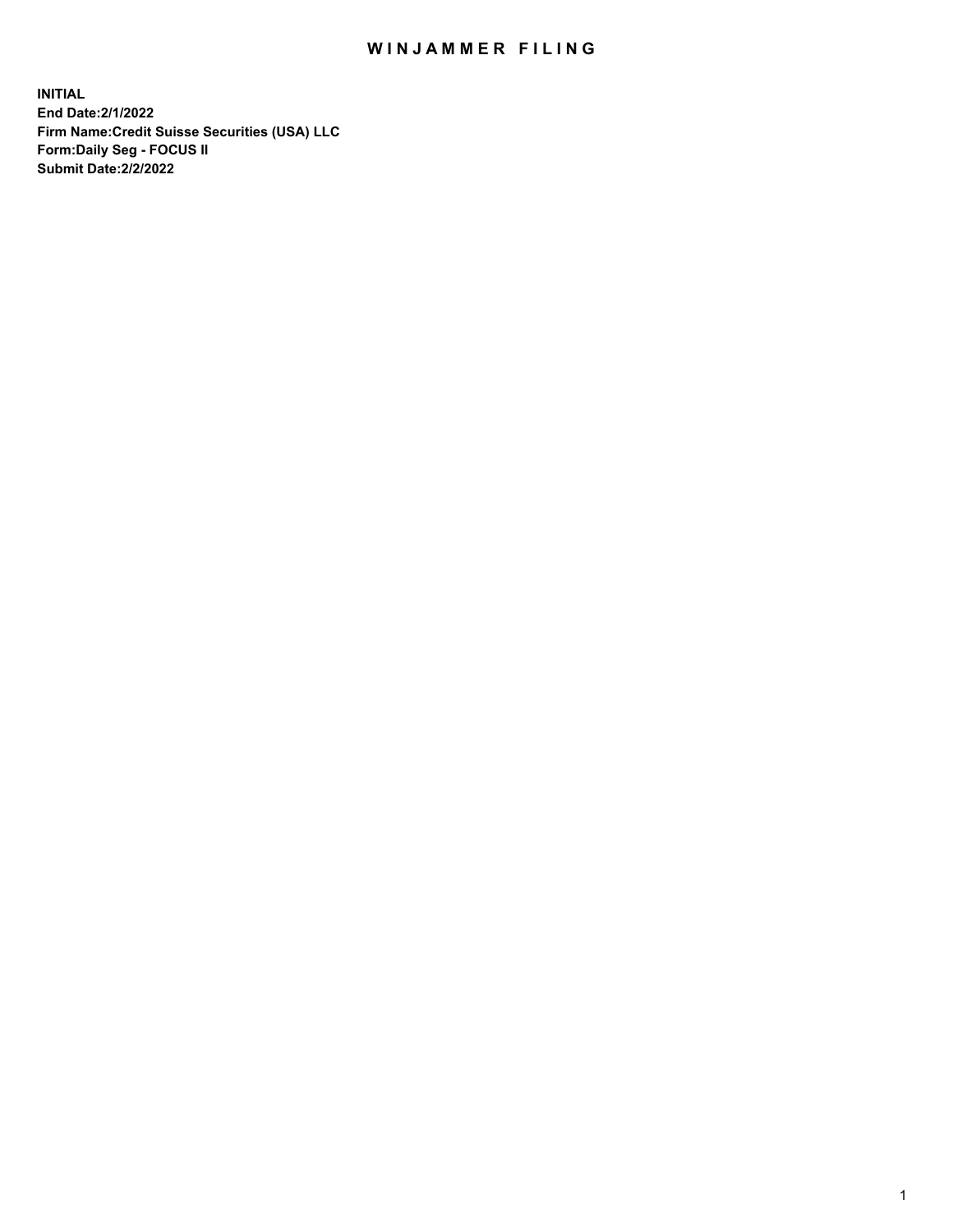**INITIAL** 

### **End Date:2/1/2022 Firm Name:Credit Suisse Securities (USA) LLC Form:Daily Seg - FOCUS II**

## **Submit Date:2/2/2022**

### **Daily Segregation - Cover Page**

| Name of Company                                                                   | <b>Credit Suisse Securities (USA)</b><br><b>LLC</b> |
|-----------------------------------------------------------------------------------|-----------------------------------------------------|
| <b>Contact Name</b>                                                               | <b>Alexander Baptiste</b>                           |
| <b>Contact Phone Number</b>                                                       | 919-994-6223                                        |
| <b>Contact Email Address</b>                                                      | alexander.baptiste@credit-suiss<br>e.com            |
| FCM's Customer Segregated Funds Residual Interest Target (choose one):            |                                                     |
| a. Minimum dollar amount: ; or                                                    |                                                     |
| b. Minimum percentage of customer segregated funds required:% ; or                | 0<br>5<br>0 0                                       |
| c. Dollar amount range between: and; or                                           |                                                     |
| d. Percentage range of customer segregated funds required between:% and%.         | 00                                                  |
| FCM's Customer Secured Amount Funds Residual Interest Target (choose one):        |                                                     |
| a. Minimum dollar amount: ; or                                                    |                                                     |
| b. Minimum percentage of customer secured funds required:% ; or                   | 0<br>5<br>0 0                                       |
| c. Dollar amount range between: and; or                                           |                                                     |
| d. Percentage range of customer secured funds required between:% and%.            | 0 <sub>0</sub>                                      |
| FCM's Cleared Swaps Customer Collateral Residual Interest Target (choose one):    |                                                     |
| a. Minimum dollar amount: ; or                                                    | $\frac{0}{5}$                                       |
| b. Minimum percentage of cleared swaps customer collateral required:% ; or        |                                                     |
| c. Dollar amount range between: and; or                                           | 0 <sub>0</sub>                                      |
| d. Percentage range of cleared swaps customer collateral required between:% and%. | 0 <sub>0</sub>                                      |

Attach supporting documents CH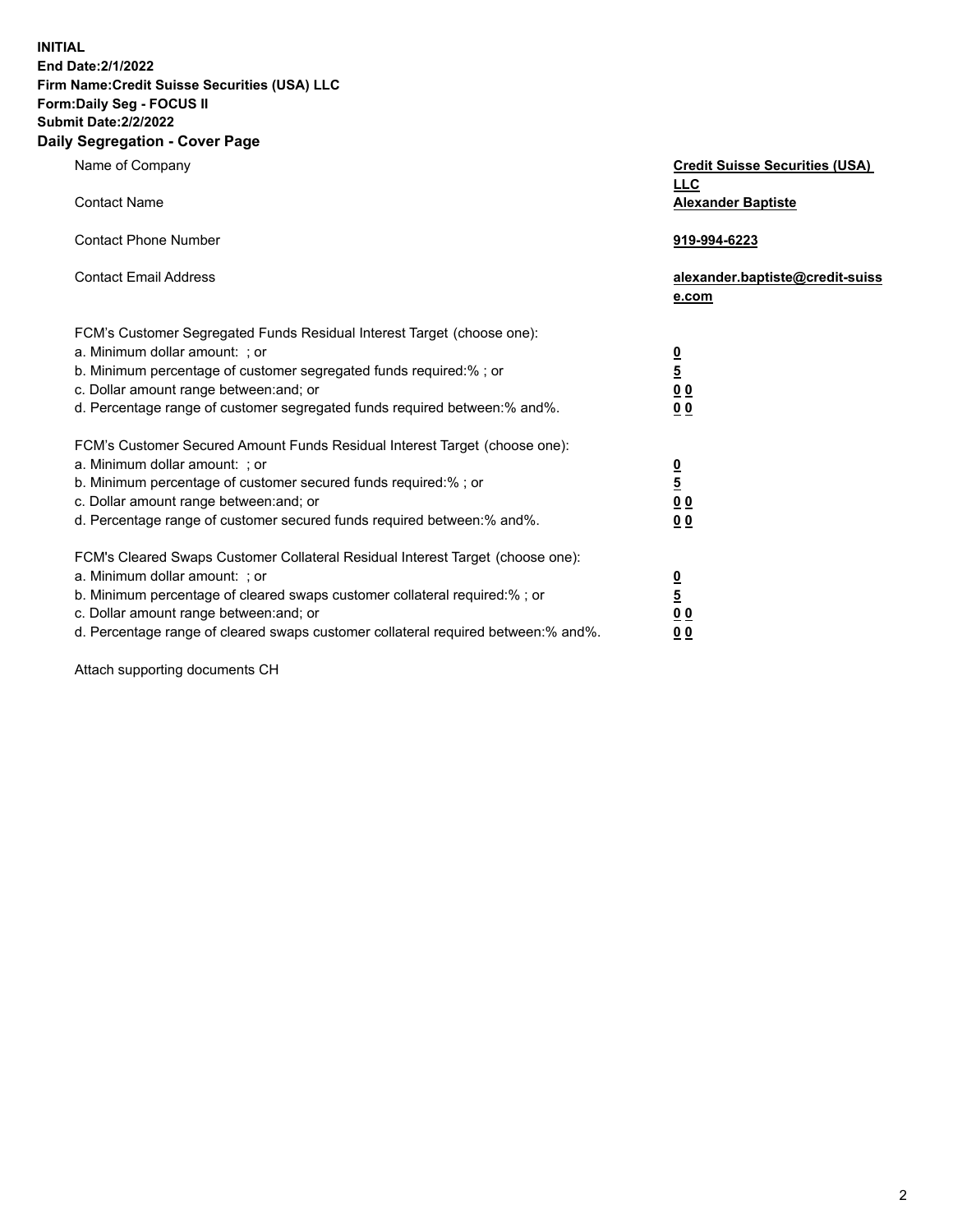**INITIAL End Date:2/1/2022 Firm Name:Credit Suisse Securities (USA) LLC Form:Daily Seg - FOCUS II Submit Date:2/2/2022** 

### **Daily Segregation - Secured Amounts**

|     | Foreign Futures and Foreign Options Secured Amounts                                         |                                   |
|-----|---------------------------------------------------------------------------------------------|-----------------------------------|
|     | Amount required to be set aside pursuant to law, rule or regulation of a foreign            | $Q$ [7305]                        |
|     | government or a rule of a self-regulatory organization authorized thereunder                |                                   |
| 1.  | Net ledger balance - Foreign Futures and Foreign Option Trading - All Customers             |                                   |
|     | A. Cash                                                                                     | 3,302,132,140 [7315]              |
|     | B. Securities (at market)                                                                   | 935,973,261 [7317]                |
| 2.  | Net unrealized profit (loss) in open futures contracts traded on a foreign board of trade   | $-1,428,816,790$ [7325]           |
| 3.  | Exchange traded options                                                                     |                                   |
|     | a. Market value of open option contracts purchased on a foreign board of trade              | 7,257,812 [7335]                  |
|     | b. Market value of open contracts granted (sold) on a foreign board of trade                | $-5,173,334$ [7337]               |
| 4.  | Net equity (deficit) (add lines 1. 2. and 3.)                                               | 2,811,373,089 [7345]              |
| 5.  | Account liquidating to a deficit and account with a debit balances - gross amount           | 284,091,543 [7351]                |
|     | Less: amount offset by customer owned securities                                            | -283,912,981 [7352]178,562 [7354] |
| 6.  | Amount required to be set aside as the secured amount - Net Liquidating Equity              | 2,811,551,651 [7355]              |
|     | Method (add lines 4 and 5)                                                                  |                                   |
| 7.  | Greater of amount required to be set aside pursuant to foreign jurisdiction (above) or line | 2,811,551,651 [7360]              |
|     | 6.                                                                                          |                                   |
|     | FUNDS DEPOSITED IN SEPARATE REGULATION 30.7 ACCOUNTS                                        |                                   |
| 1.  | Cash in banks                                                                               |                                   |
|     | A. Banks located in the United States                                                       | 14,355,873 [7500]                 |
|     | B. Other banks qualified under Regulation 30.7                                              | 290,626,166 [7520]304,982,039     |
|     |                                                                                             | [7530]                            |
| 2.  | <b>Securities</b>                                                                           |                                   |
|     | A. In safekeeping with banks located in the United States                                   | 935,973,261 [7540]                |
|     | B. In safekeeping with other banks qualified under Regulation 30.7                          | 0 [7560] 935, 973, 261 [7570]     |
| 3.  | Equities with registered futures commission merchants                                       |                                   |
|     | A. Cash                                                                                     | $0$ [7580]                        |
|     | <b>B.</b> Securities                                                                        | $0$ [7590]                        |
|     | C. Unrealized gain (loss) on open futures contracts                                         | $Q$ [7600]                        |
|     | D. Value of long option contracts                                                           | $0$ [7610]                        |
|     | E. Value of short option contracts                                                          | 0 [7615]0 [7620]                  |
| 4.  | Amounts held by clearing organizations of foreign boards of trade                           |                                   |
|     | A. Cash                                                                                     | $0$ [7640]                        |
|     | <b>B.</b> Securities                                                                        | $0$ [7650]                        |
|     | C. Amount due to (from) clearing organization - daily variation                             | $0$ [7660]                        |
|     | D. Value of long option contracts                                                           | $0$ [7670]                        |
|     | E. Value of short option contracts                                                          | $0$ [7675] $0$ [7680]             |
| 5.  | Amounts held by members of foreign boards of trade                                          |                                   |
|     | A. Cash                                                                                     | 4,442,102,630 [7700]              |
|     | <b>B.</b> Securities                                                                        | $0$ [7710]                        |
|     | C. Unrealized gain (loss) on open futures contracts                                         | $-1,526,995,368$ [7720]           |
|     | D. Value of long option contracts                                                           | 7,257,812 [7730]                  |
|     | E. Value of short option contracts                                                          | -5,173,334 [7735]2,917,191,740    |
|     |                                                                                             | $[7740]$                          |
| 6.  | Amounts with other depositories designated by a foreign board of trade                      | $0$ [7760]                        |
| 7.  | Segregated funds on hand                                                                    | $0$ [7765]                        |
| 8.  | Total funds in separate section 30.7 accounts                                               | 4,158,147,040 [7770]              |
| 9.  | Excess (deficiency) Set Aside for Secured Amount (subtract line 7 Secured Statement         | 1,346,595,389 [7380]              |
|     | Page 1 from Line 8)                                                                         |                                   |
| 10. | Management Target Amount for Excess funds in separate section 30.7 accounts                 | 140,577,583 [7780]                |
| 11. | Excess (deficiency) funds in separate 30.7 accounts over (under) Management Target          | 1,206,017,806 [7785]              |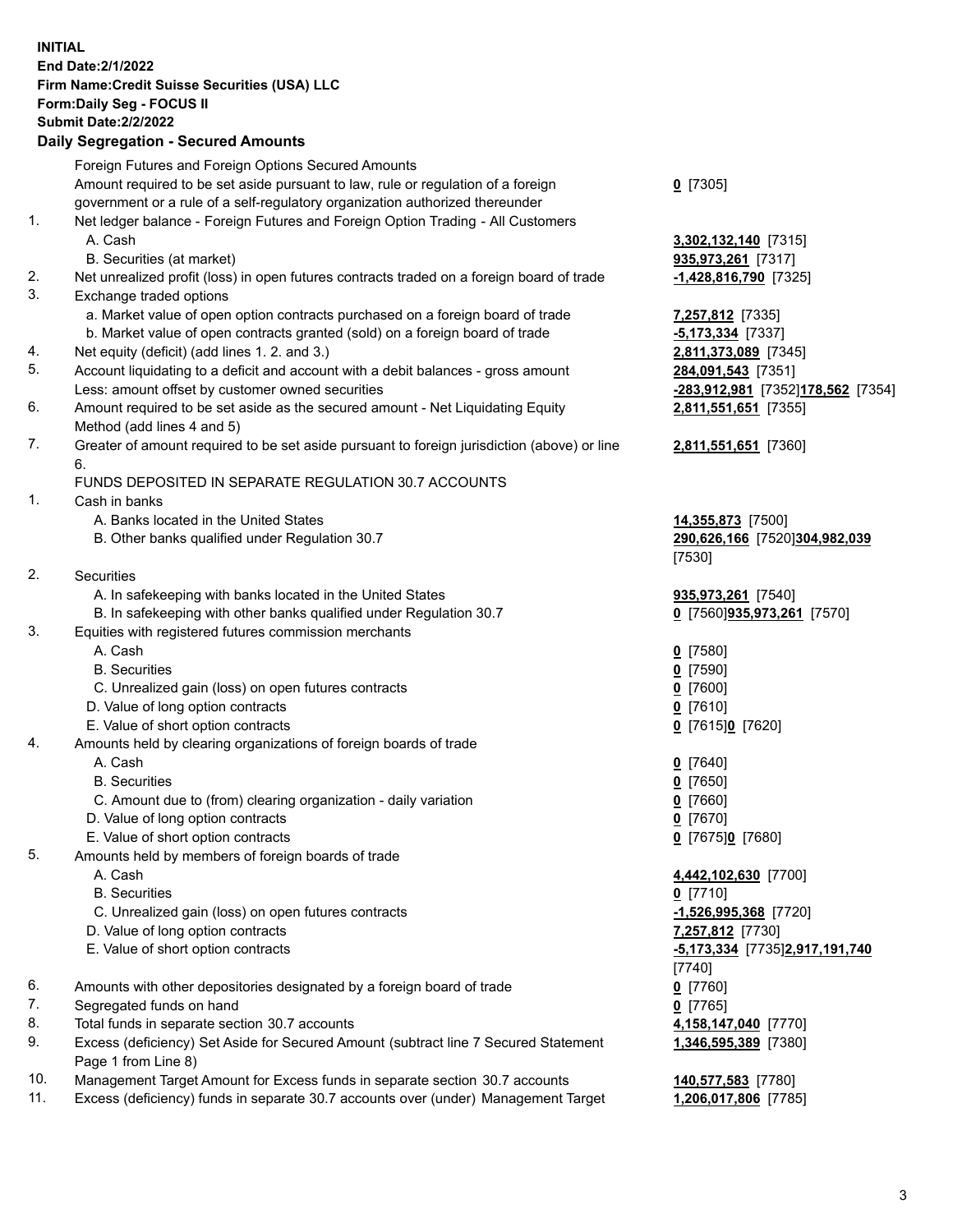| <b>INITIAL</b> | End Date: 2/1/2022<br>Firm Name: Credit Suisse Securities (USA) LLC<br>Form: Daily Seg - FOCUS II<br><b>Submit Date:2/2/2022</b><br>Daily Segregation - Segregation Statement |                                  |
|----------------|-------------------------------------------------------------------------------------------------------------------------------------------------------------------------------|----------------------------------|
|                | SEGREGATION REQUIREMENTS(Section 4d(2) of the CEAct)                                                                                                                          |                                  |
| 1 <sub>1</sub> | Net ledger balance                                                                                                                                                            |                                  |
|                | A. Cash                                                                                                                                                                       | 1,836,500,694 [7010]             |
|                | B. Securities (at market)                                                                                                                                                     | 875,594,735 [7020]               |
| 2.             | Net unrealized profit (loss) in open futures contracts traded on a contract market                                                                                            | -120,043,627 [7030]              |
| 3.             | Exchange traded options                                                                                                                                                       |                                  |
|                | A. Add market value of open option contracts purchased on a contract market                                                                                                   | 120,776,405 [7032]               |
|                | B. Deduct market value of open option contracts granted (sold) on a contract market                                                                                           | -77,058,284 [7033]               |
| 4.             | Net equity (deficit) (add lines 1, 2 and 3)                                                                                                                                   | 2,635,769,923 [7040]             |
| 5.             | Accounts liquidating to a deficit and accounts with                                                                                                                           |                                  |
|                | debit balances - gross amount                                                                                                                                                 | 18,450,364 [7045]                |
|                | Less: amount offset by customer securities                                                                                                                                    | -18,381,427 [7047] 68,937 [7050] |
| 6.             | Amount required to be segregated (add lines 4 and 5)                                                                                                                          | 2,635,838,860 [7060]             |
|                | FUNDS IN SEGREGATED ACCOUNTS                                                                                                                                                  |                                  |
| 7.             | Deposited in segregated funds bank accounts                                                                                                                                   |                                  |
|                | A. Cash                                                                                                                                                                       | 546,388,746 [7070]               |
|                | B. Securities representing investments of customers' funds (at market)                                                                                                        | $0$ [7080]                       |
|                | C. Securities held for particular customers or option customers in lieu of cash (at<br>market)                                                                                | 679,823,282 [7090]               |
| 8.             | Margins on deposit with derivatives clearing organizations of contract markets                                                                                                |                                  |
|                | A. Cash                                                                                                                                                                       | 1,340,785,933 [7100]             |
|                | B. Securities representing investments of customers' funds (at market)                                                                                                        | $0$ [7110]                       |
|                | C. Securities held for particular customers or option customers in lieu of cash (at                                                                                           | 195,771,453 [7120]               |
|                | market)                                                                                                                                                                       |                                  |
| 9.             | Net settlement from (to) derivatives clearing organizations of contract markets                                                                                               | 28,550,813 [7130]                |
| 10.            | Exchange traded options                                                                                                                                                       |                                  |
|                | A. Value of open long option contracts                                                                                                                                        | 120,776,405 [7132]               |
|                | B. Value of open short option contracts                                                                                                                                       | -77,058,284 [7133]               |
| 11.            | Net equities with other FCMs                                                                                                                                                  |                                  |
|                | A. Net liquidating equity                                                                                                                                                     | 148,263 [7140]                   |
|                | B. Securities representing investments of customers' funds (at market)                                                                                                        | 0 [7160]                         |
|                | C. Securities held for particular customers or option customers in lieu of cash (at                                                                                           | $0$ [7170]                       |
|                | market)                                                                                                                                                                       |                                  |
| 12.            | Segregated funds on hand                                                                                                                                                      | $0$ [7150]                       |
| 13.            | Total amount in segregation (add lines 7 through 12)                                                                                                                          | 2,835,186,611 [7180]             |
| 14.            | Excess (deficiency) funds in segregation (subtract line 6 from line 13)                                                                                                       | 199,347,751 [7190]               |
| 15.            | Management Target Amount for Excess funds in segregation                                                                                                                      | 131,791,943 [7194]               |
| 16.            | Excess (deficiency) funds in segregation over (under) Management Target Amount<br><b>Excess</b>                                                                               | 67,555,808 [7198]                |